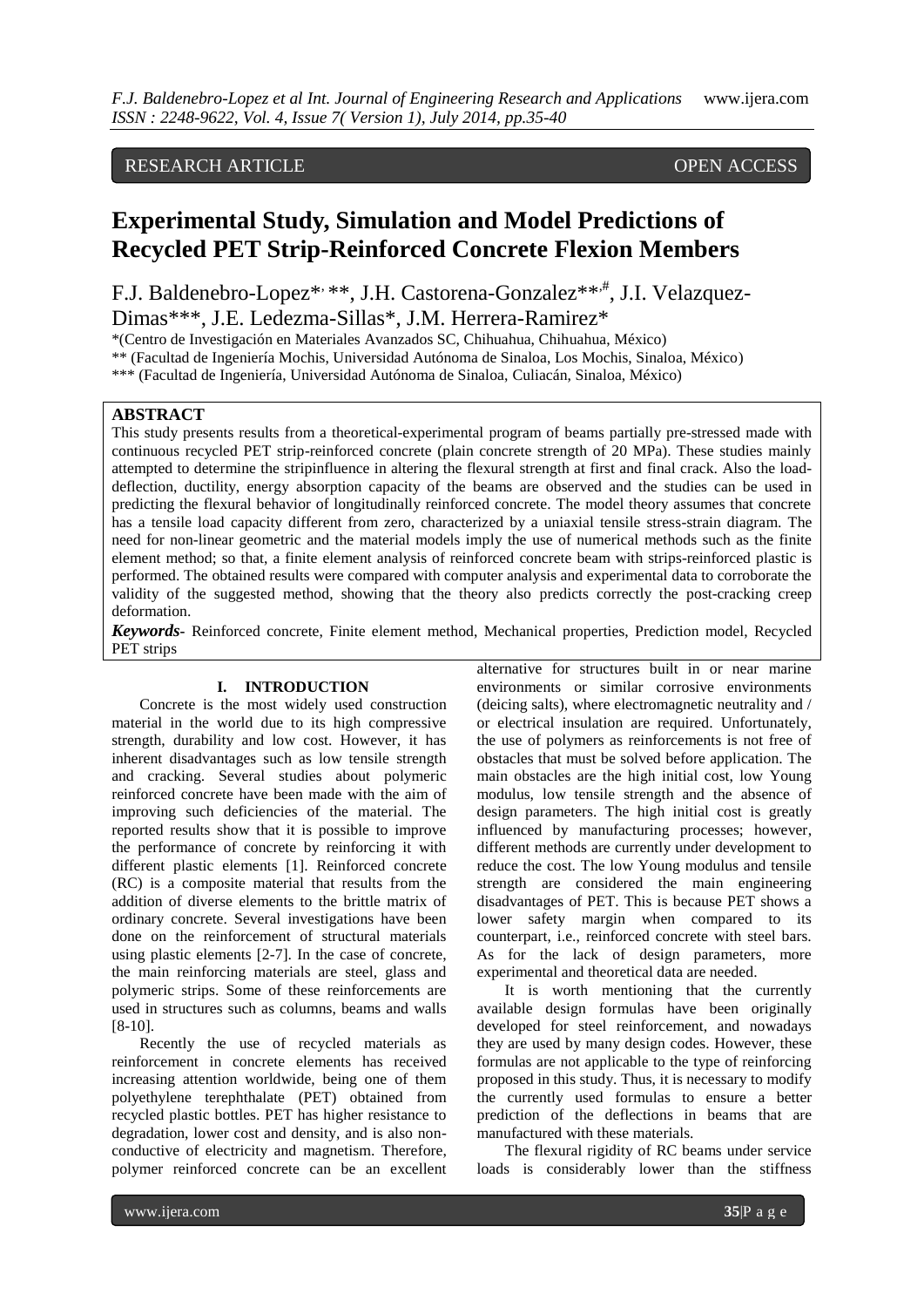calculated on the basis of theuncracked cross-section. This is because the beam contains numerous cracks that become active under tensile stress. However, at the same time, the stiffness is significantly higher than that calculated when the tensile strength of concrete is neglected. This phenomenon, often called tension stiffening, is attributed to the fact that the concrete does not break suddenly and completely, but undergoes progressive crack nucleation, which triggers later the effect of crack growth and fracture.

Based on numerous tests [11-17], Branson [18] derived an empirical formula that adequately describes the results of the tests and has been approved by anACI committee [11]. While this formula is used for practical purposes, it is not derived from the intrinsic properties of the composite material reinforcedwith strips or bands. In this article, an approach that includes the characteristics and properties that such reinforcements add to the concrete was developed. The model is able to predict the curvatures and deformations beyond the service stress range and the whole development of the ultimate load.

The finite element method (FEM) is a general method of structural analysis in which the solution of a problem in continuum mechanics is approximated by the analysis of an assembly of finite element, which are interconnected at a finite number of nodal points and that represents the solution domain of the problem. The FEM is a general numerical method for the solution of partial differential equations subjected to known boundary and initial conditions, making it the most powerful general technique for the numerical solution of a variety of engineering problems.

The behavior of reinforced concrete structures is distinctly nonlinear, because of several factors: (1) nonlinear material behavior of concrete and reinforcement and their interaction; (2) cracking of concrete; and (3) time dependent effects such as creep, shrinkage, temperature and load history. Nevertheless in this study only the elastic part of the composite has been carried out.

#### **II. THEORETICAL MODELING**

Figure 1 shows the arrangement of the reinforcement as well as the cross section of the beam (width *H*, height *h*), the assumed deformation profile distribution through the cross section and the corresponding stress distribution. Each row of reinforcement is referenced from the top of the cross section, and its distance is denoted by  $d_i$ . For the strain profile, the hypothesis to consider is that there is a linear distribution of the concrete compressive strain ( $\varepsilon_{cc}$ ), concrete tensile strain ( $\varepsilon_{ct}$ ) and strain in a PET layer  $(\varepsilon_{pi}, i=1,2,3)$ . The neutral axis  $(N.A.)$ position in the beam cross section corresponds to the distance "*x*" measured from the upper end of the

beam cross section (Fig. 1c). In the stress distribution diagram of the beam cross section (Fig. 1d), the force (*Fcc*) acting in the zone under compression stress (above the *N.A.*) was obtained by integrating the nonlinear distribution of the stress acting in this area. In the case of tension (below *N.A.*), the acting forces are divided into two. First the forces provided exclusively by concrete i.e., tension on the higher part  $(T<sub>c1</sub>)$  and tension on the lower part  $(T<sub>c2</sub>)$ , and second, those of the reinforcement i.e., tension in each PET layer  $(T_{pi}, i=1,2,3)$ . The Tc1 force is obtained by considering a linear variation of tensile stress as provided by concrete, with a maximum breaking strength value, denoted by the critical stress  $(f_{cr})$  in figure 1c. In the case of the  $T_{cc}$  force, a constant stress distribution is assumed.  $T_c * f_{cr}$  is the maximum fracture strength.

An important contribution of this research is to propose a value for the coefficient  $T_c$ . The magnitude and position of the resulting compressive strength of concrete are obtained by using the stress-strain diagram proposed by Hognestad [19] (Figure 2). In each of the points to be determined, the procedure starts by assuming the strain value *εcc* for the conditions under investigation, and then obtaining the depth of the neutral axis that meets the equilibrium conditions of the forces by a trial-and-error approximation. The stress-strain diagram is assumed to fit a parabolic curve as given by Eq. 1 and it is used to calculate the compressive strength of concrete in the plastic behavior region.



Figure 1. Plot of the internal actuating stresses and strains: (a) cross-section with reinforcement, (b) schematicmodel of cross-section, (c) strain and (d) stress distribution profile.



Hognestad.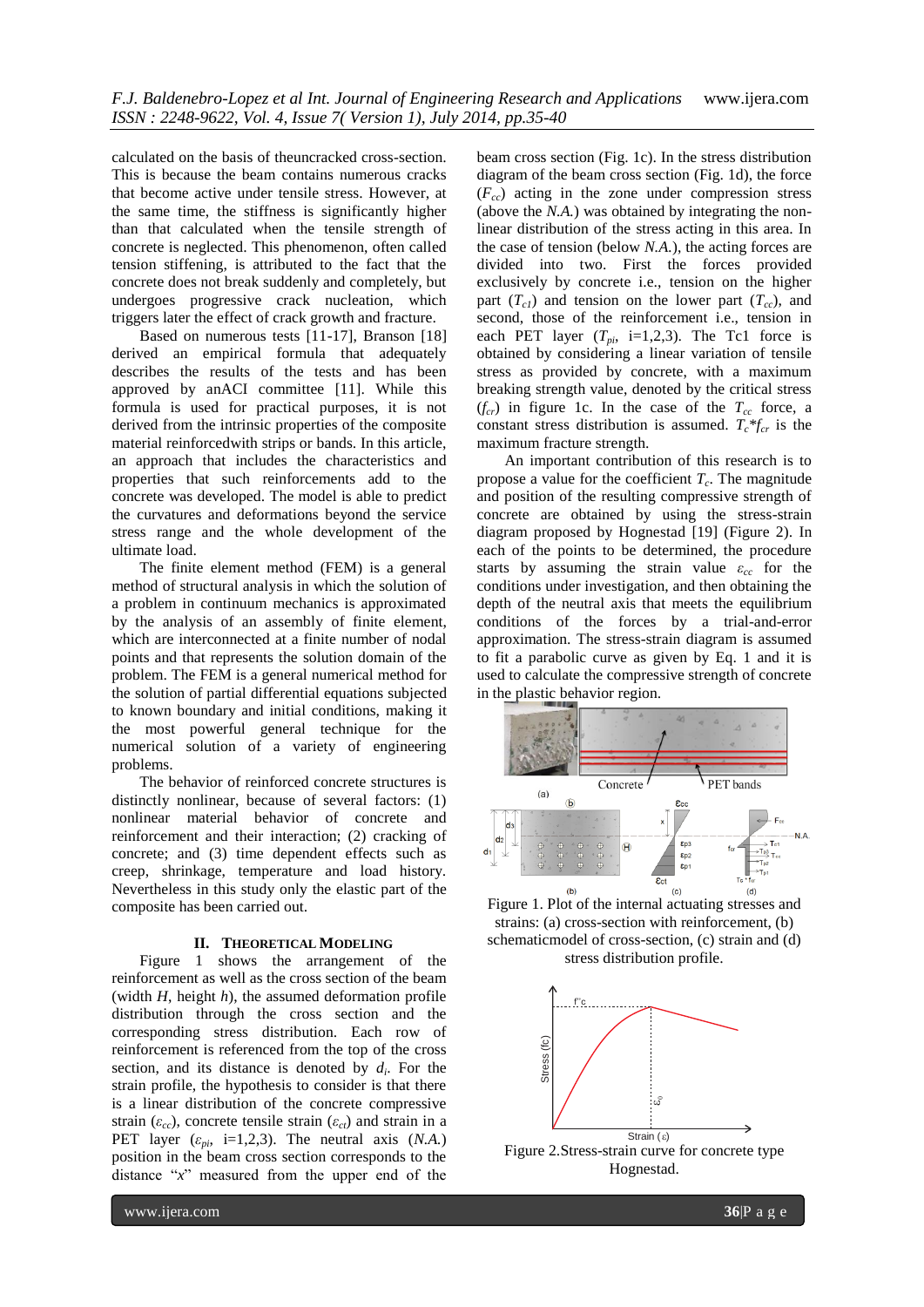$$
f_c = f_c \left[ 2 \left( \frac{\varepsilon_{cc}}{\varepsilon_0} \right) - \left( \frac{\varepsilon_{cc}}{\varepsilon_0} \right)^2 \right]
$$
 (1)

The behavior of the Figure 2 corresponds to the equation (1), which was given by Hognestad for concrete( $\varepsilon_0$ , strain for *f'c* of the concrete in the stressstrain curve and *fc''*, compressive strength of concrete).

Deformations at each row of reinforcement were calculated by using Eq. 2. In this manner, the tensile stresses corresponding to the experimental stressstrain curve of PET ware obtained (Fig. 3). The experimental data were previously obtained by tension tests on the PET strips along with the longitudinal direction. An Instron 4469 universal testing machine with a load cell of 50 kN was used with displacement rate of 0.333 mm/s. This procedure results in the internal forces diagram shown in Figure 1 i.e.,  $F_{cc}$  (Eq. 3),  $T_{c1}$  (Eq. 4) where  $\varepsilon_{cr}$  is the critical deformation,  $T_{cc}$  (Eq. 5), where  $T_{p1}$ ,  $T_{p2}$  and  $T_{p3}$  (Eq. 6), where  $A_{ri}$  is the reinforcement area and  $f_{ri}$  is the stress in a PET bands reinforcement layer. Thereby the resisting moment *M<sup>r</sup>* to the deformation *εcc* can be calculated with Eq. 7 (Fig. 4), where  $Y_{cc}$  is the distance between *N.A.* and  $F_{cc}$ ,  $Y_{c1}$  is the distance between *N.A.* and  $T_{c1}$ ,  $Y_{cc2}$  is the distance between *N.A.* and *Tcc*.

$$
\varepsilon_{pi} = \frac{\varepsilon_{cc}}{x}(d_i - x)
$$
 (2)

$$
F_{cc} = f_c * b * \left[ \frac{x \varepsilon_{cc}}{\varepsilon_0} \right] \left[ 1 - \frac{\varepsilon_{cc}}{3\varepsilon_0} \right]
$$
 (3)

$$
T_{c1} = \frac{1}{2} \frac{f_{cr} x \varepsilon_{cr} B}{\varepsilon_{cc}}
$$
 (4)

$$
T_{cc} = T_c f_{cr} b \left[ H - \left( 1 + \frac{\varepsilon_{cr}}{\varepsilon_{cc}} \right) x \right]
$$
 (5)

$$
T_{pi} = A_{ni} f_{ni} , i = 1, 2, 3, .... \tag{6}
$$

$$
M_{r} = F_{cc}Y_{cc} + T_{c1}Y_{c1} + T_{cc}Y_{cc2} + \sum_{i}^{3} T_{pi}(d_{i} - x) \quad (7)
$$



Figure 3.Experimental stress-strain curve of PET.



Figure 4.Distribution of forces.

The generation of points of the load-deflection plot depends on the load conditions and support of the beam to be studied. In this work a simply supported beam with point center-point loading is considered (Fig. 5). Thus the parameters to be followed are the critical load  $P_r$  (Eq. 8) where *L* is the length between supports of the beam; a calculated curvature factor *curv* (Eq. 9), rigidity of the section *E\*Ir* (concrete Young modulus *E* and moment of Inertia*Ir*) (Eq. 10) and the deflection of the beam at the center of the load *δr* (eq. 11). Figure 6 shows the algorithm of the calculation method of *Pr* and*δ*used in this investigation.

$$
P_r = \frac{4M_r}{L} \tag{8}
$$

$$
curv = \frac{\varepsilon_{cc}}{x} \tag{9}
$$

$$
EI_r = \frac{M_r}{curv} \tag{10}
$$

$$
\delta_r = \frac{P_r L^3}{48EI_r} \tag{11}
$$



Figure 5. Configuration of the supports and load in the beam studied.

#### **III. NUMERICAL SIMULATION: FINITE ELEMENT MODELING**

FEM was used to calculate forces acting on reinforced beam (B-0.25, B-0.50 and B-1.00) and on not reinforced beam (B-0.00),considering a load of 5 kN. It was decided to calculate the stress and strains for these conditions, because experimentally unreinforced beams failed under this load. Calculations were made using the theory of small perturbations (Cauchy Green-tensioner), for modeling the concrete solid type deformable elements and isotropic material were used; for bands, an element type "shell" was used. The discretization <sup>0.0</sup> <sup>0.2</sup> <sub>Strain</sub> mm/mm)<sup>0.3</sup> <sup>0.4</sup> unreinforced beams failed under this load.<br>Experimental stress-strain curve of PET. Calculations were made using the theory of small<br>perturbations (Cauchy Green-tensioner), for<br>model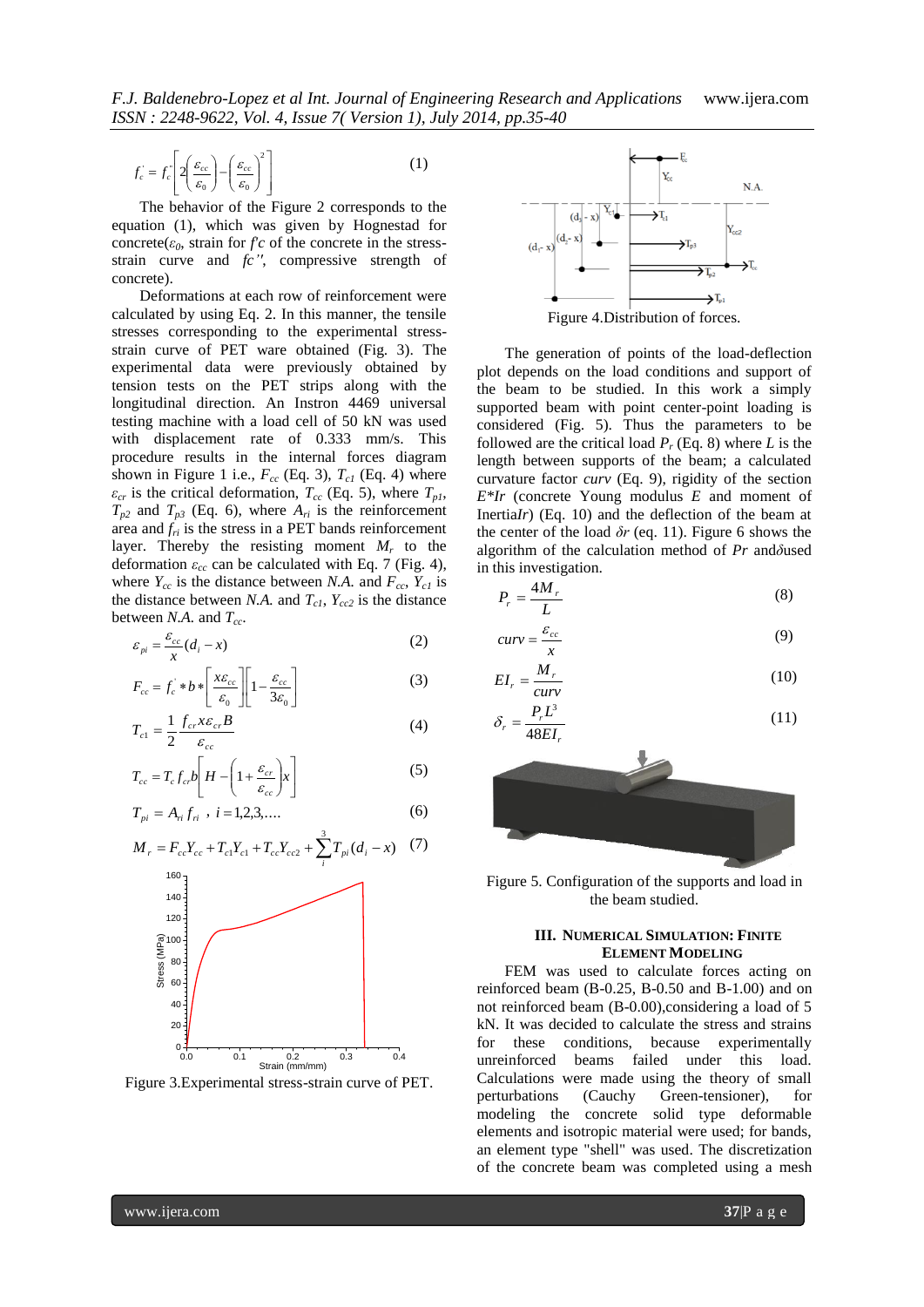with maximum size of 12.5 mm,the objective was to replicate the dimensions of the concrete aggregate.

#### **IV. RESULTS**

According to Fig. 1, the purpose of this work was to determine the value of the coefficient  $T_c$ which, when multiplied by the rupture stress (*fcr*), results in the tensile stress distribution in the concrete. This distribution is considered in the equilibrium equations of resisting moments and forces in concrete beams reinforced with recycled PET strips (Eqs. 2-11). Figure 7 shows experimental and numerical results corresponding to the reinforced beam with bands of recycled PET at 0.25% in volume ratio (B-0.25). It is observed that the value of the theoretical and the experimental load to first crack are very similar; the value of the theoretical deflection at this load is 0.80 mm higher in comparison to the experimental, however the difference in the value of the maximum deflection increases in 3 mm. The behavior of the beams containing 0.50% of PET (B-0.50) indicates that the load and deflection to the first crack are very similar, while the calculated maximum deflection is less than the experimental for 0.2 kN (Fig. 8). In the case of the bending behavior of the beams with 1.00% of PET (B-1.00), Fig. 9, the load at the first experimental crack is higher in 0.75kN compared to the theoretically calculated load. On the other hand, in the maximum deflection the experimental crack is greater than that calculated by 9 mm. Experimental and numerical results corresponding to the beams with different ratios (ρ) of recycled PET bands reinforcement, 0.0025 (0.25 vol %), 0.0050 (0.50 vol %) and 0.0100 (1.00 vol %), show that generally for all the beams elastic and plastic behavior was predicted accurately. Table 1 presents the maximum loads obtained in each case, finding that at greater value of ρ, the percentage error in the approximation is increased, although the model continues precisely predicting the flexural behavior of beams reinforced with PET bands subjected to flexion, for three types of beams to *T<sup>c</sup>* factor is 0.41.



Figure 6.Algorithm of the proposed method.

Table 1.Theoretical and experimental loads.

| Beam       | р      | Results      | Max<br>load<br>(kN) |
|------------|--------|--------------|---------------------|
| $B - 0.25$ | 0.0025 | Theoretical  | 7.78                |
|            |        | Experimental | 7.91                |
| $B - 0.50$ | 0.0050 | Theoretical  | 9.48                |
|            |        | Experimental | 9.11                |
| $B-1.00$   | 0.0100 | Theoretical  | 14.55               |
|            |        | Experimental | 13.80               |



Figure 7. Numerical and experimental load-deflection  $\frac{5}{\text{Definition (mm)}}$ <br>
Numerical and experimental load-deflection<br>
plots for a beam B-0.25.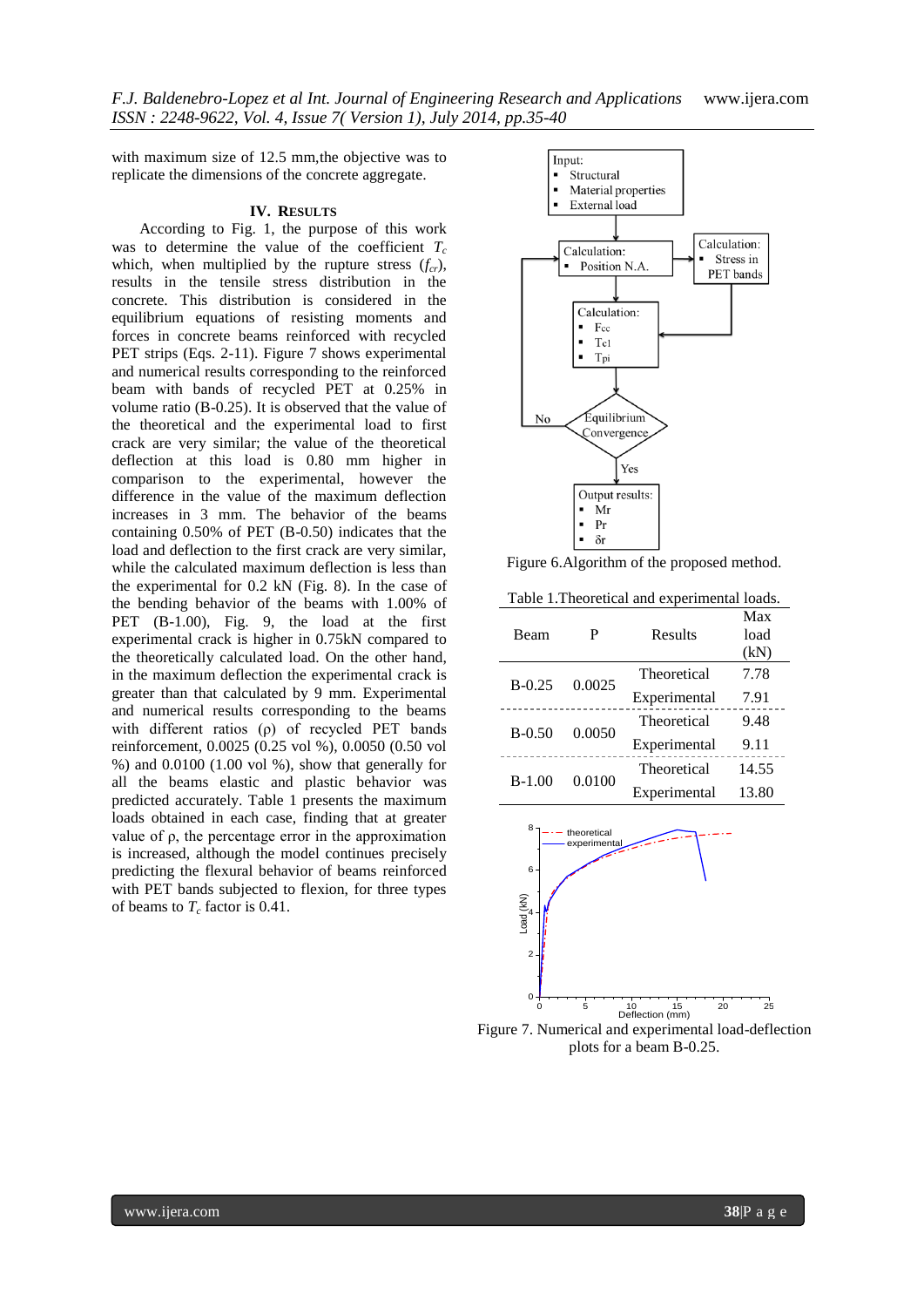

Figure 8. Numerical and experimental load-deflection plots for a beam B-0.50.



Figure 9. Numerical and experimental load-deflection plots for a beam B-1.00.

Figure 10 shows the results of simulation corresponding to the different ratios of reinforcement in concrete beam. It is observed that the ratio between percentage of reinforcement and stress acting can be associated to the equation number 12 and to the stress distribution behavior. The behavior of the elastic deformation in the simulated beam, showing different percentages of reinforcing strips of PET is shown in figure 11, in which a reduced in displacement of up to 3%can be observed.



Figure 10.Stress distribution of simulated beams:a)B-0.00, b)B-0.25, c)B-0.50, d)B-1.00.



#### **V. CONCLUSIONS**

It has been shown in the literature and in the present work that the use of recycled PET as reinforcement material, either in the form of short and continuous fibers or strips, substantially improves the strength of concrete beams, as well as their ductility and toughness. However, there is not a model that can predict such improvements. In this paper a methodology to predict these enhancements has been found through the following three steps:

1.The application of equilibrium equations, 2. The use of experimental stress-strain curves of PET, and 3. The consideration that the concrete-PET beams have a certain tensile strength at their lower part.

A critical stress of 41% of the concrete rupture stress was found to adequately satisfy the theoretical and experimental curves of the specimens tested. The reinforcement percentages used were up to 1% and a condition was to place the PET as continuous strips, in order to have a better control over the percentage of reinforcement and its placement in layers.

#### **VI. ACKNOWLEDGEMENTS**

FJBL was supported as a graduate student by CONACYT (grant 241960). This research was carried out through project PROFAPI 2013/41 by Universidad Autónoma de Sinaloa, and thanks to the Centro de Investigación en MaterialesAvanzados (CIMAV).

#### **REFERENCES**

- [1] S Kim, N Yi, H Kim, J Kim andY Song, *Material and structural performance evaluation of recycled PET fiber reinforced concrete*,*Cement and Concrete Composite, (32)*, 2010, 232-240.
- [2] C Juarez, B Guevara, P Valdez and ADurn-Herrera, *Mechanical properties of natural fibers reinforced sustainable masonry*,